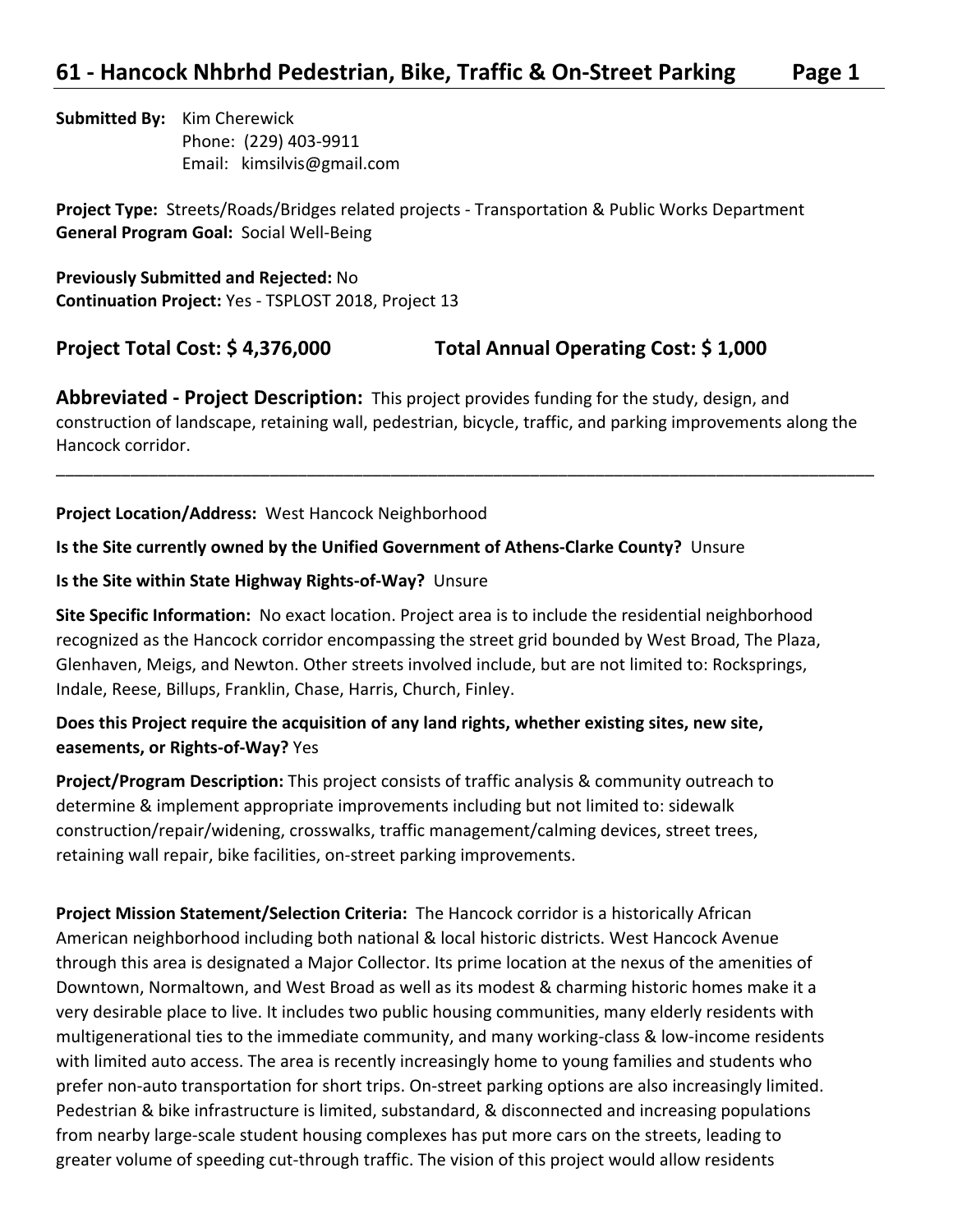greater access to the many nearby amenities, greatly improving safety and quality of life for all. It is imperative that any analysis to determine appropriate specific projects include targeted community outreach for public input.

**How is this Project recommended/included in any approved ACCGov Land Use Plan, Master Plan, Corridor Study, or Service Delivery Plan?** West Hancock Neighborhood Assessment (Dec 2018, p. 10)--highlights issues of broken/incomplete sidewalks & retaining walls, speeding cut-through traffic, inefficient stop signs, on-street parking impacting safety for all users, aging & encumbered trees in right-of-way. West Broad Feasibility Study (March 2017, pp.27-28)--highlights Streetscape, Open Space Enhancement, & Circulation Opportunities on pp. 27-28; chart on pp. 41-43 lists specific recommended improvements

**How is this Project included in the Madison Athens-Clarke County Oconee Regional Transportation Study (MACORTS) long-range Transportation Improvement Plan (TIP)?** Hancock is mentioned in the 2045 MACORTS long-range plan in regards to Project # P-23, the Hancock/W. Broad Roundabout. Also relevant are TIP projects listed for ACC Sidewalk Improvements (Page V-9) and ACC Bike Improvements (Page V-10) stating the goal of building out the Athens in Motion Master Plan. Hancock is listed in Tiers 1 and 2 of the AIM master plan, any bike/ped proposals along these roads would be considered a MACORTS TIP project.

### **PROJECT JUSTIFICATION**

#### **How will the Project meet one of more or the Selection Criteria?**

**Promotes the Goal of improving Equitability of capital improvements throughout the Community:**  Due to its history as a working-class African American community, this neighborhood has been long overlooked for improvement while increasing pressure from an influx new residents has made such improvements absolutely necessary to preserve & increase community safety & well-being. There are many elderly residents, a large population of renters, and very busy working-class young families who do not have the time nor the resources to regularly advocate for improvements that nearby neighborhoods see. Proper sidewalk connectivity will increase the connective network between Downtown, Prince Ave, Cobbham, Normaltown, Rocksprings, & Boulevard, increasing community interaction & social capital.

**Protects the community's existing Transportation Infrastructure Investments:** The safety of the planned roundabout at Hancock & W Broad is dependent upon proper traffic calming further up Hancock. This roundabout is partially funded by TSPLOST 2018 and this project has essentially exhausted all TSPLOST funding intended for this area, leaving no remaining funds to tackle dire pedestrian safety & traffic-calming needs within the neighborhood**.**

**Promotes the Upgrade and Continued Use of Alternative Transportation Facilities:** Repair & expansion of the sidewalk network & increased traffic calming throughout this neighborhood will greatly increase the likelihood that residents will turn to walking, biking, & public transit (which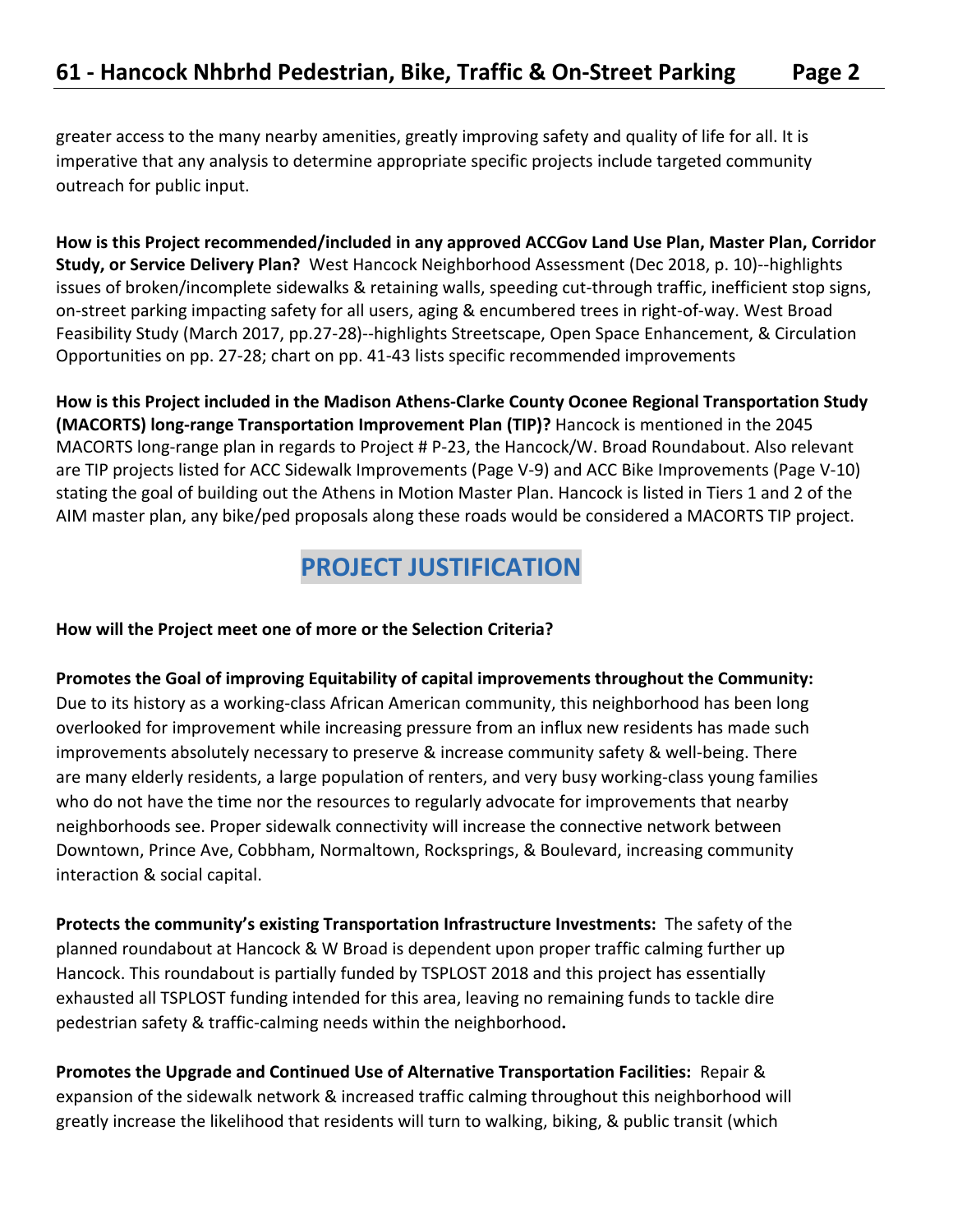requires walking to reach) to access jobs, services, shopping, recreation, and basic amenities on a daily basis.

**Promotes increased access to existing public facilities:** As noted above, this project will greatly increase the likelihood that residents will turn to walking, biking, & public transit (which requires walking to get to) to access jobs, services, shopping, recreation, and basic amenities on a daily basis. Currently, a trip to the grocery store is difficult given the present state of sidewalks and other pedestrian infrastructure. TSPLOST funding would be mutually beneficial, as it would not only increase access to public resources but commercial resources as well, generating additional sales tax revenue to fund more public improvement projects in the future.

**Promotes increased usage of the Transit System, including improving Pedestrian access to Transit Facilities:** This neighborhood is within a short walk to no fewer than four Athens Transit routes and one UGA bus route. Better sidewalks & safer streets will encourage residents to walk the few of blocks to access these routes.

**Increases capital for Transit Services or expands the Transit System:** Will increase ridership, increasing farebox intake and ridership numbers for grant consideration.

**Maintains or Improves Air Quality:** Residents who are more likely to walk or bike on safer streets & sidewalks or use public transit are not driving cars & are thus decreasing carbon emissions.

**Reduces vehicle miles traveled and traffic congestion:** Residents who are more likely to walk or bike on safer streets & sidewalks or use public transit are not driving cars & decreasing vehicle miles & lowering traffic congestion in the immediate area.

**Reduces time spent traveling in vehicles:** Safer streets & sidewalks that increase walking, biking, & transit usage reduces vehicle travel time.

**Continues TSPLOST 2018 Corridor Improvements or transportation related safety improvements:**  As noted above, the funding of Project 13 of TSPLOST 2018 has been mostly exhausted by the planned Hancock/W Broad roundabout--only about \$550,000 remains in this project after allocations for the roundabout are considered. This project will produce funds to tackle much needed improvements to the interior of the neighborhood, much of which was within the scope of the 2018 project but for which little funding remains.

**Promotes Health and Safety:** Any project that encourages walking & biking promotes health as it encourages exercise. This project will greatly increase safety in identifying & implementing necessary traffic calming devices in a neighborhood with a large population of elderly & disabled individuals as well as young families who push strollers, walk to school at nearby Chase St. Elementary, HT Edwards, & Clarke Central. Most lots in this neighborhood are very small with limited yard space, and there is no easily accessible park in the immediate area. Many children ride bikes, skateboard, & play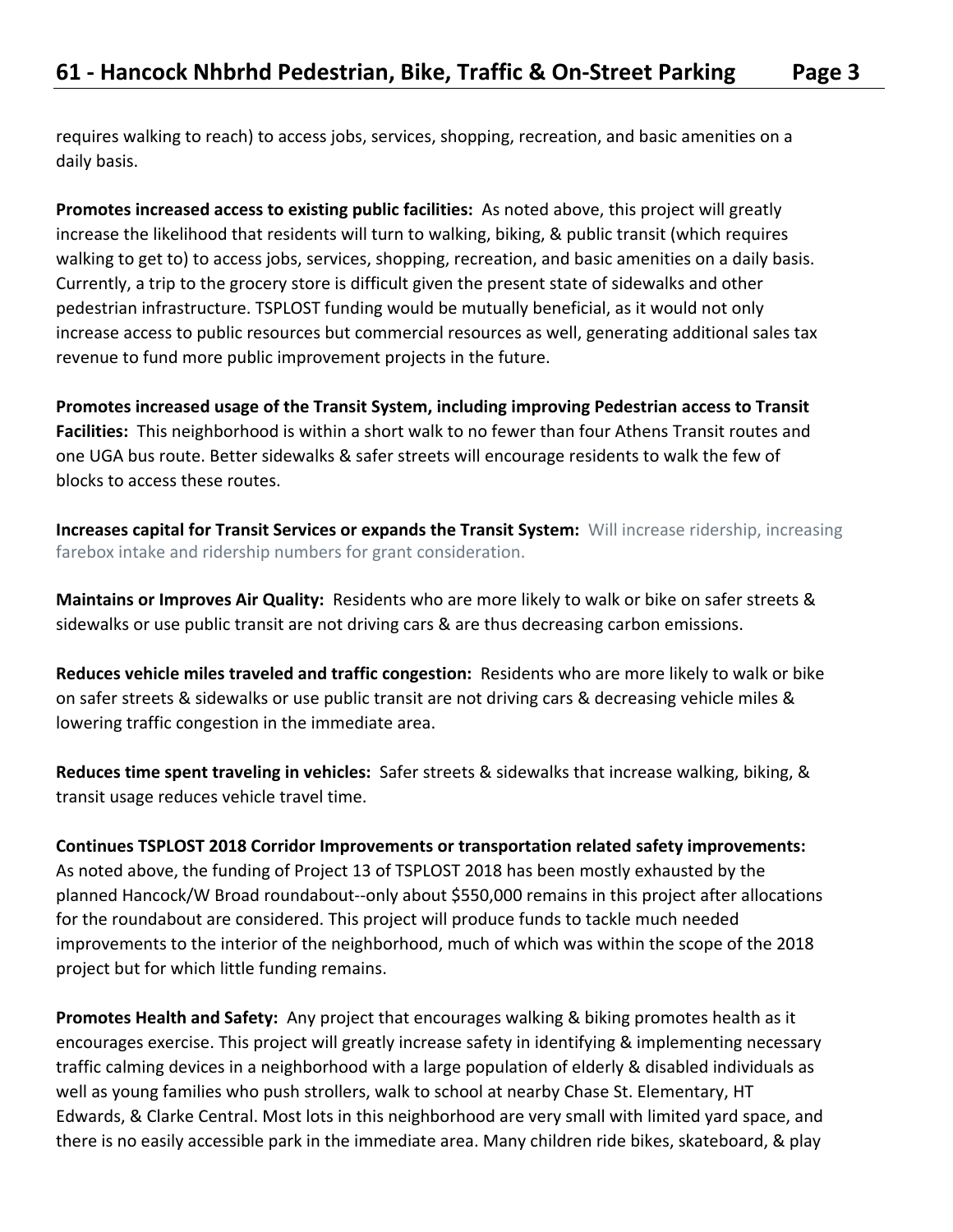in the low-volume side streets. Unfortunately increasing volumes of speeding cut-through traffic makes what should be normal childhood activities, quite dangerous.

**Continues Sidewalk & Multi-Use Trail construction:** Proper sidewalk connectivity will increase the connective sidewalk network between Downtown, Prince Ave, Cobbham, Normaltown, Rocksprings, & Boulevard, increasing community interaction & social capital.

# **Triple Bottom Line Impacts**

**Positive Benefits for the Economic Prosperity of Athens-Clarke County:** Pedestrian & bike improvements to this area as well as traffic safety will increase residents' access to local businesses, thus increasing their prosperity. This will undoubtedly have a positive impact on property values & ACC revenues.

**Detrimental Impacts to the Economic Prosperity of Athens-Clarke County:** Increased property values could negatively impact longtime residents on fixed incomes via increased property taxes. Increased property values could also incentivize longtime residents to sell out to house flippers & student housing investors seeking to convert longtime family homes to high-rent student housing. Charitable assistance, tax freezes, & zoning ordinances should be pursued to mitigate these impacts.

**Positive Benefits for the Social Well-Being of our Residents and visitors:** Safe streets & sidewalks encourage people to get out into their community & meet their neighbors and to walk or bike more places. Children play together, residents get to know those outside their social circle, neighbors learn more about one another and are more likely to check up on one another & help each other out when in need. Social relationships are fostered & social capital is increased as diverse socioeconomic circles intersect.

**Detrimental Impacts for the Social Well-Being of our Residents and visitors:** Improved sidewalks increase desirability of the neighborhood, possibly exacerbating gentrification & potentially increasing property values & taxes & incentivizing longtime residents to cash in & leave. Charitable assistance & zoning ordinances should be pursued to mitigate these impacts. Programs to encourage families to hold on to and maintain properties for generational wealth should be developed.

**Positive Impacts on the Environment:** Enhanced bike/pedestrian accessibility reduces auto trips. Better sidewalks make for easier access to public transit, further reducing auto trips, reducing emissions, & lowering carbon impacts. The scope of this project also includes addition & replacement of street trees, which not only shade sidewalks making them more desirable, but they calm traffic and offset carbon impacts while providing habitat for insects & birds.

**Detrimental Impacts on the Environment:** Sidewalk construction can require tree removal, a negative environmental impact. It is desirable that any tree removed to accommodate a sidewalk should be replaced severalfold by new appropriately sited trees of proper species and high maturity in the immediate area.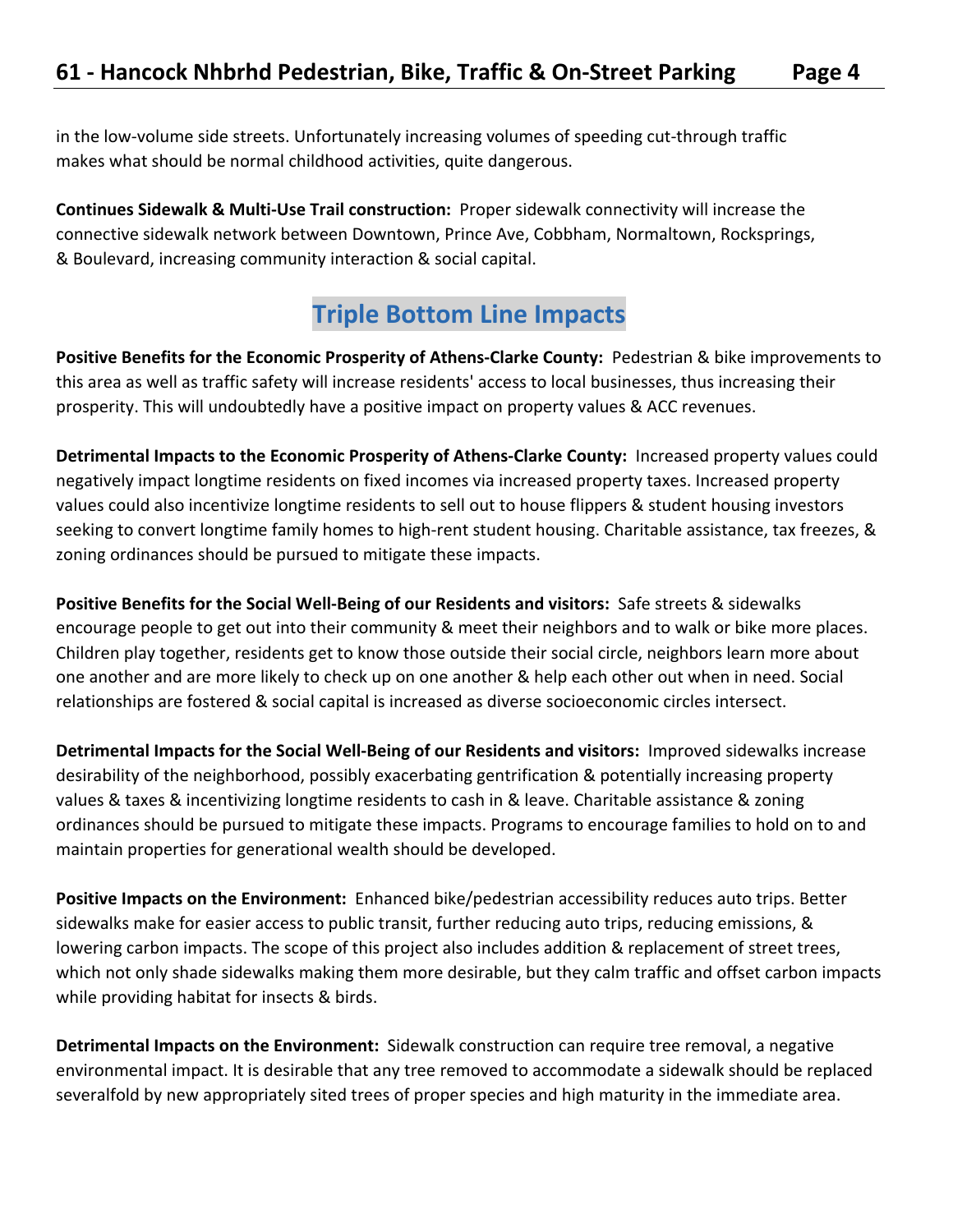**Positive/Negative Impacts on ACCGov Departments, Agencies, or other Organizations, if not covered in one of the above questions:** Better planning, assessment and Improvement of pedestrian, bicycle and traffic safety in such a condensed neighborhood (soon to become even more condensed with the Varsity development on Reese and Chase Street area) will have a positive impact on ACC departments, agencies and organizations in the long run by reducing liabilities and implementing positive changes and guidelines in a timely manner.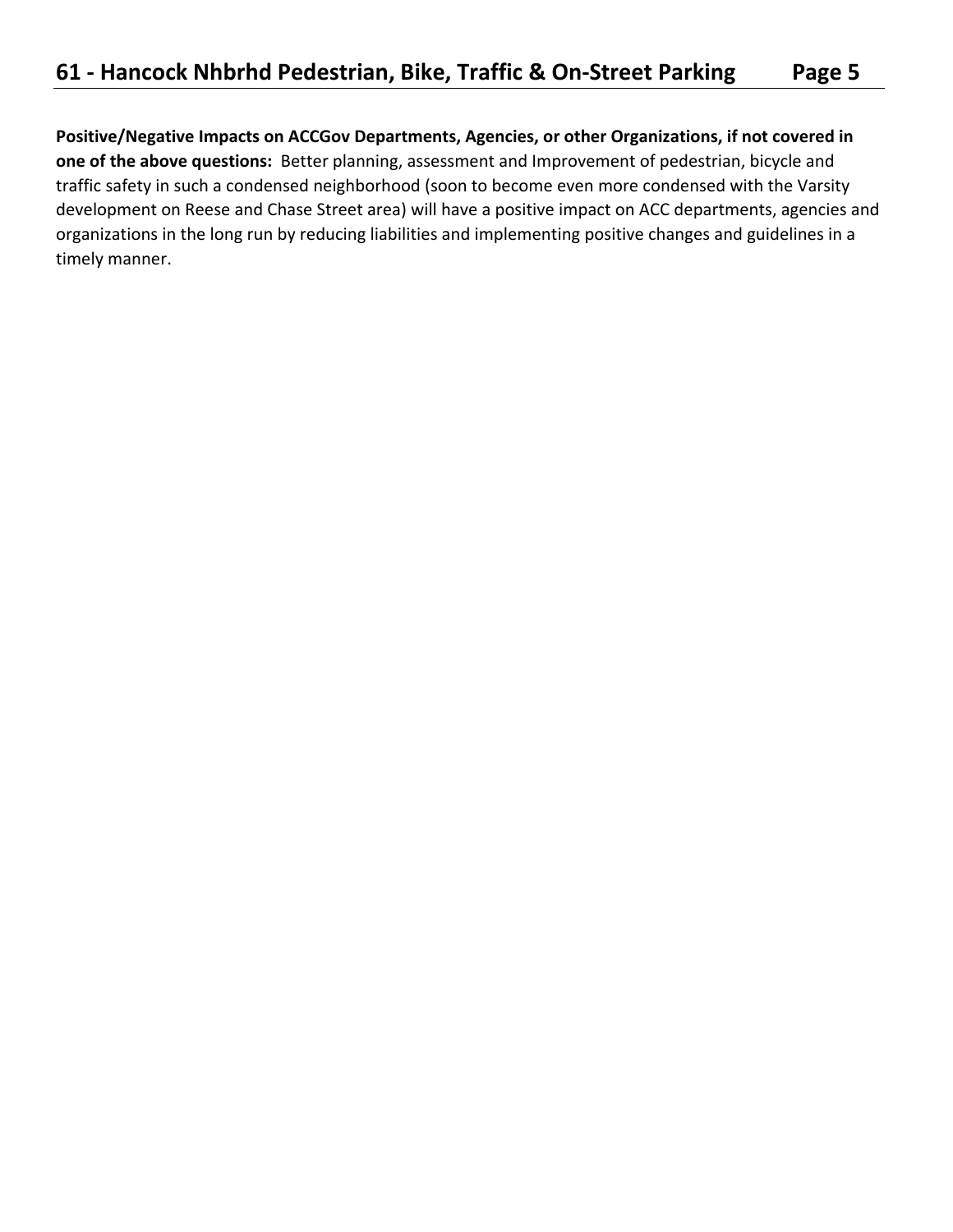# **Project Costs**

### **Detailed project capital budget costs (to be funded from TSPLOST 2023 only):**

| <b>Project Costs (round to thousand)</b>                                                                                                                       | <b>Amount</b>   |
|----------------------------------------------------------------------------------------------------------------------------------------------------------------|-----------------|
| Land Acquisition / ROW / Easement:<br>1.                                                                                                                       | \$<br>250,000   |
| 2.<br>Design Fees: (Min.12% of New Const.; 14% of reno,; 16% for LEED proj.)                                                                                   | \$<br>250,000   |
| 3.<br>Miscellaneous Fees: (Min.<br>Minimum of 3% of Construction Costs - used for permitting, etc. Utilize<br>minimum of 10% if land acquisition if necessary. | \$<br>250,000   |
| Construction:<br>4.                                                                                                                                            | \$<br>2,500,000 |
| Construction Contingency: (10% of the Construction line item)<br>5.                                                                                            | \$<br>250,000   |
| <b>Acquisition of Capital Equipment</b><br>6.                                                                                                                  | \$              |
| Testing:<br>7.                                                                                                                                                 | \$              |
| 8.<br>Project Management: (4% of the total budget line items above)                                                                                            | \$<br>150,000   |
| 9.<br>Project Contingency: (10% of the total budget line items above)                                                                                          | \$<br>365,000   |
| 10. Public Art: Calculated at 1% of the Construction line item.                                                                                                | \$<br>25,000    |
| 11. Other 1: Analysis and Community outreach                                                                                                                   | \$<br>250,000   |
| 12. Other 2:                                                                                                                                                   | \$              |
| <b>Project Subtotal:</b>                                                                                                                                       | \$<br>4,290,000 |
| 14. Program Management (2% of Project Subtotal):                                                                                                               | \$<br>86,000    |
| <b>TSPLOST 2023 Project Total:</b>                                                                                                                             | \$<br>4,376,000 |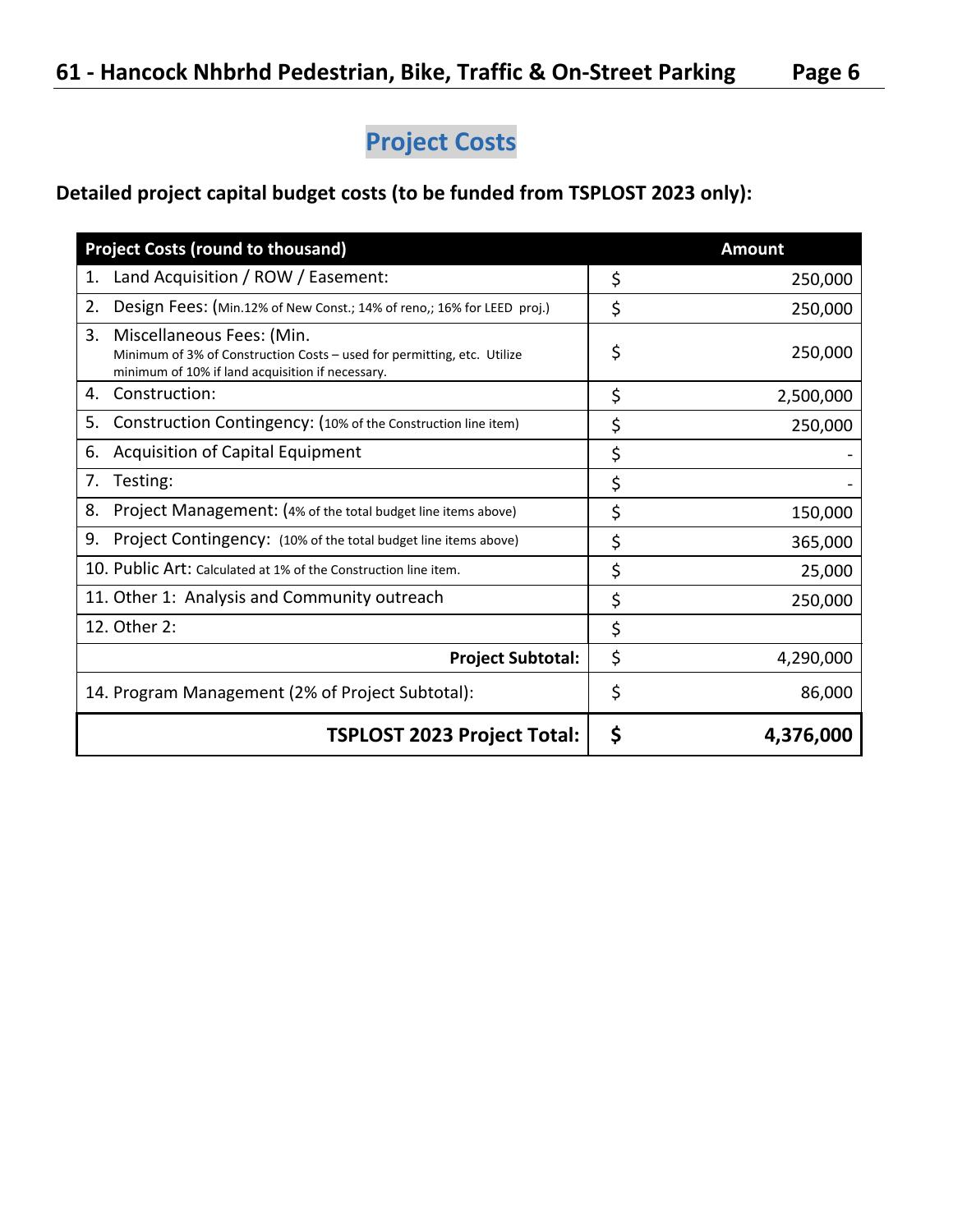# **Operating Cost**

#### **Total Annual Net Operating Costs when Project is complete:**

*Only identify additional or net operating costs to be paid by ACCGov as a result of this Project. Identify the additional or net costs needed, above ACCGov's current operating budget, to operate the requested project; as well as any additional Project related revenues that would be generated. Provide budget costs for each identified category below.* 

| <b>Operating Costs (round to thousand)</b>   | <b>Estimated Impact for Annual</b><br><b>Operating Expenditures</b> |
|----------------------------------------------|---------------------------------------------------------------------|
| <b>TOTAL PROJECTED REVENUES FROM PROJECT</b> |                                                                     |
|                                              |                                                                     |
| <b>PROJECTED EXPENDITURES</b>                |                                                                     |
| 1. Personnel Costs: from Appendix A          |                                                                     |
| 2. Annual Utilities:                         |                                                                     |
| <b>Natural Gas:</b><br>$\bullet$             |                                                                     |
| Electrical:<br>$\bullet$                     |                                                                     |
| Water:<br>$\bullet$                          |                                                                     |
| Sewer:<br>$\bullet$                          |                                                                     |
| Phone:<br>$\bullet$                          |                                                                     |
| <b>Solid Waste Collection:</b><br>$\bullet$  |                                                                     |
| Other:<br>$\bullet$                          |                                                                     |
| 3. Operating Supplies:                       |                                                                     |
| 4. Equipment Maintenance:                    |                                                                     |
| 5. Facility Maintenance:                     |                                                                     |
| 6. Other: Maintenance of Public Art          | 1,000                                                               |
| 7. Other:                                    |                                                                     |
| 8. Other:                                    |                                                                     |
| <b>TOTAL EXPENDITURES</b>                    | 1,000                                                               |
| <b>NET OPERATING COSTS OF PROJECT:</b>       | \$1,000                                                             |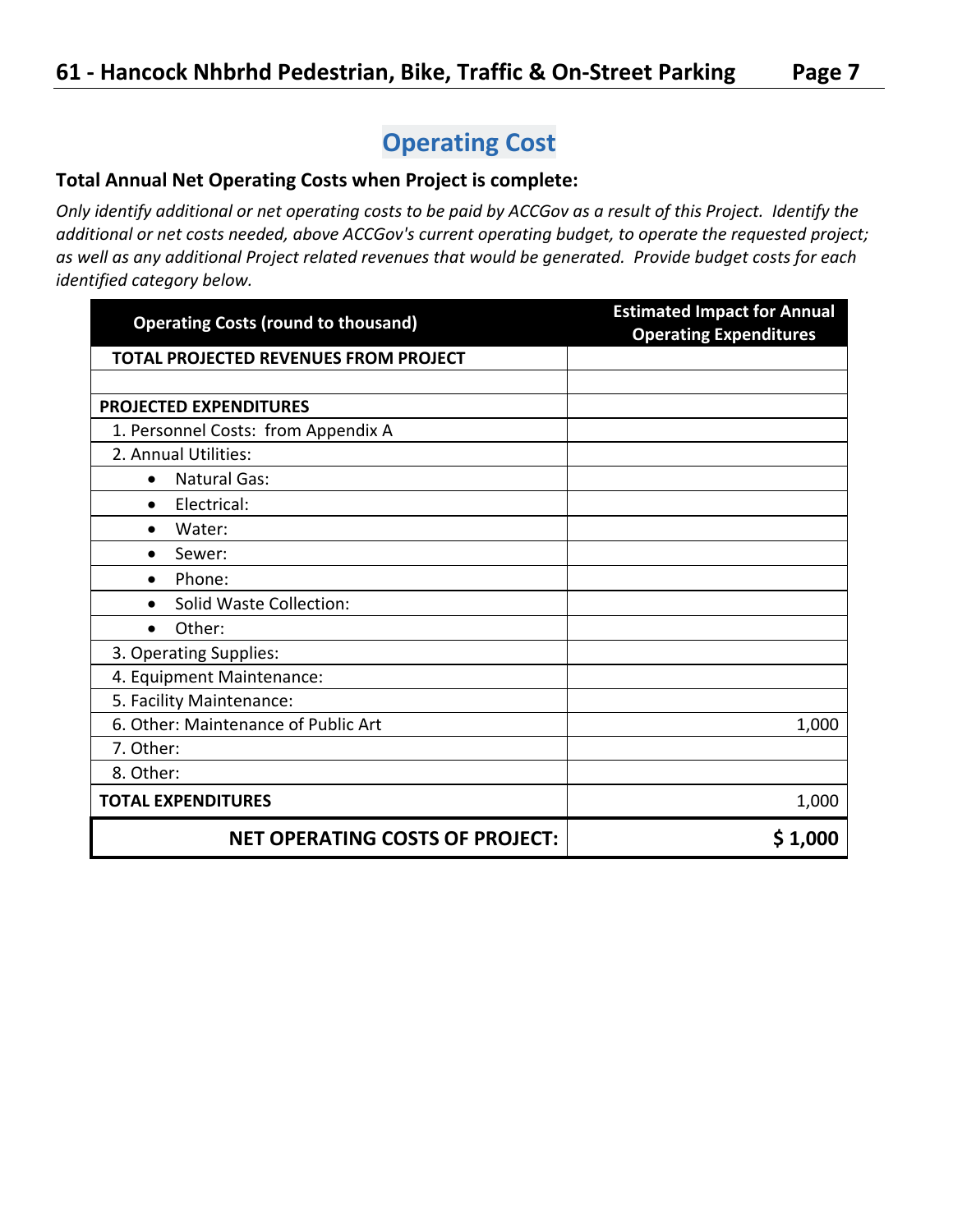# **Project Financing**

#### **Is the proposed Project to receive funding from source(s) other than TSPLOST 2023?** Yes

#### **Total Capital Financing for Project:**

*If the proposed Project is to receive funding other than TSPLOST 2023, provide a listing of amounts from each of the categories listed below. Please round all dollar amounts to the nearest \$1,000.*

| <b>Project Sources (round to thousand)</b> |    | <b>Amount</b> |
|--------------------------------------------|----|---------------|
| 1. TSPLOST 2023 <sup>1</sup> :             | \$ | 4,376,000     |
| <b>OTHER SOURCES</b>                       |    |               |
| 2. ACCGov General Fund:                    | \$ |               |
| 3. ACCGov Enterprise Fund:                 | \$ |               |
| 4. State Grant:                            | \$ |               |
| 5. Federal Grant:                          | \$ |               |
| 6. Previous SPLOST:                        | S  | 550,000       |
| 7. Other (describe):                       | \$ |               |
| 8. Other (describe):                       | \$ |               |
| <b>TOTAL SOURCES:</b>                      |    | 4,926,000     |

 $^1$  If any additional sources of funding other than TSPLOST 2023 are indicated above, please provide information related to the source here. Be specific and be prepared to provide all necessary written approvals. (For example: Roadway projects that have approval for Federal Aid and will utilize TSPLOST 2023 funding for matching funds, you would need to provide specific written approval by GDOT)

**Describe the current commitments for the other sources funding this project**: TSPLOST 2018 Project 13 includes approximately \$550,000 in unallocated funds that could be utilized in a portion of this area.